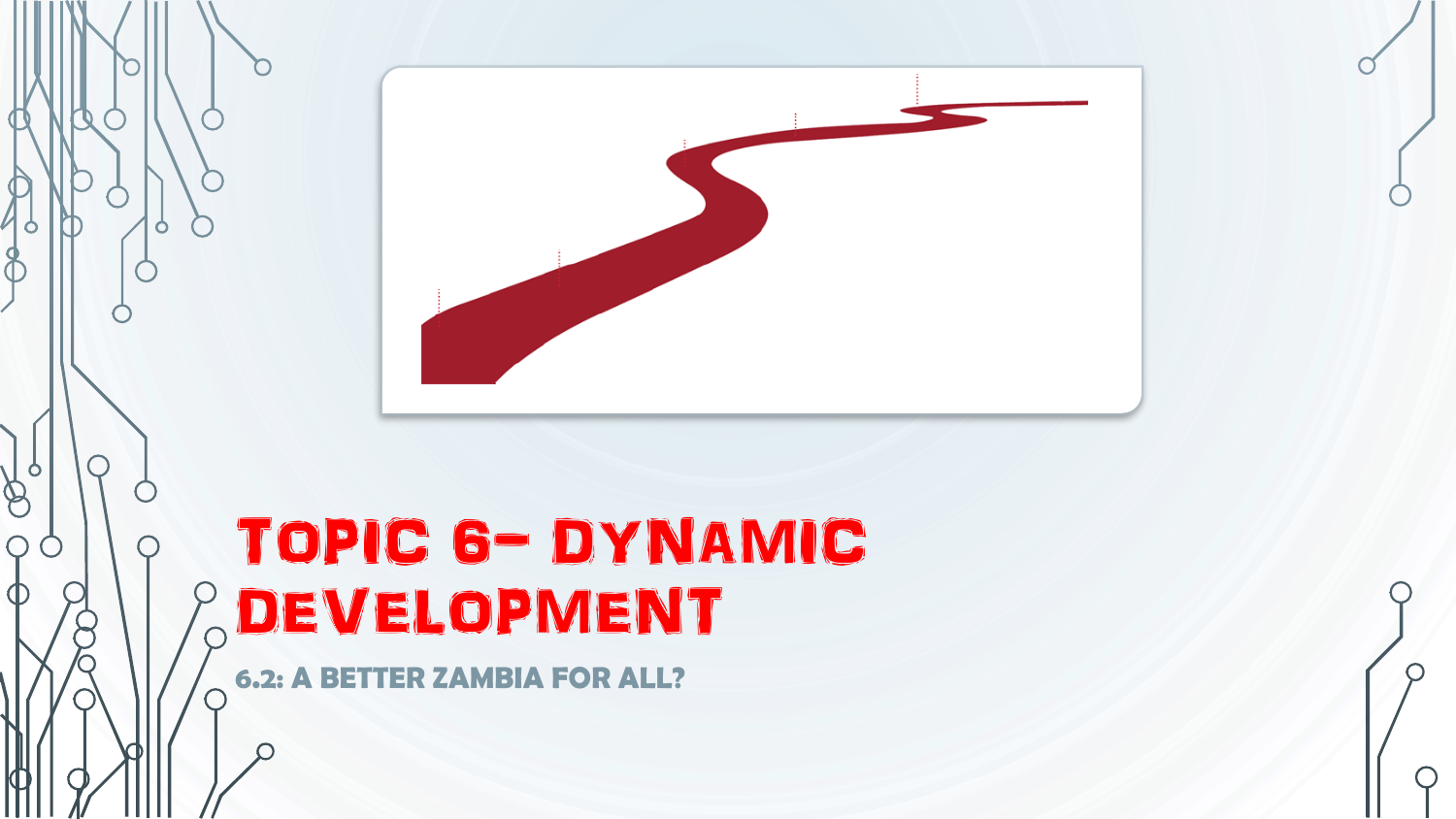### LEARNING IS SUCCESSFUL WHEN I …

#### **Know:**

- What FDI is [1-2]
- What economic activities Zambia has in operation [3-4]

#### **Understand:**

- How FDI might potentially contribute to Zambia's development [5-6]
- The link between types of economic activities countries have and their levels of economic development [6-9]

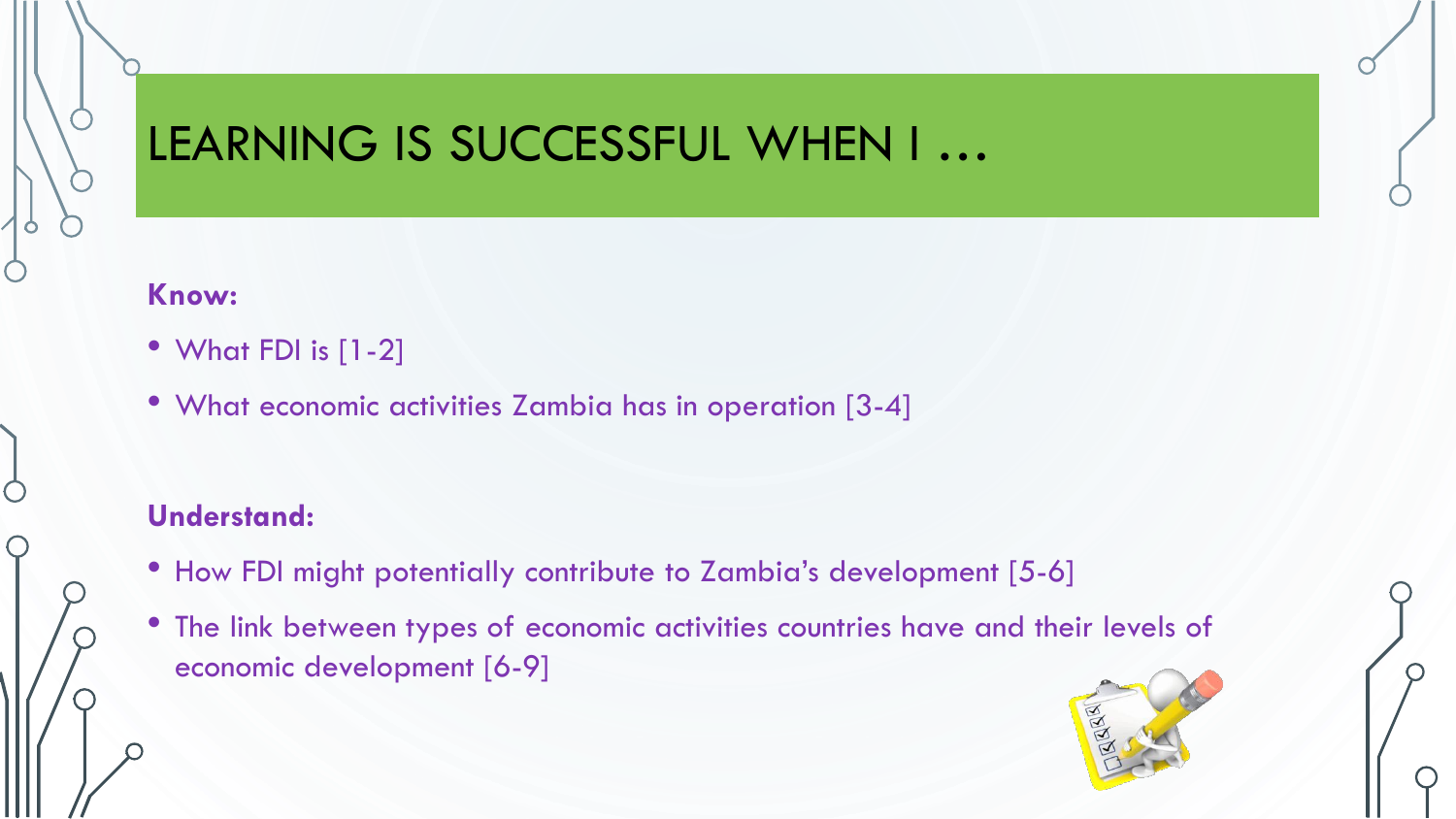

# **A better Zambia for all?**

 $1\,\Delta$ 

Page 202

mins

### **Link these together: 6% ½ 2012 2030**

TNCs  $\rightarrow$  F(D)I in Zambia = development =  $\odot$ 

Recap: There are 4 groups of economic activities

**OPrimary** 



#### **O**Tertiary

### **Quaternary**

Map B p202: Which of these are currently active in Zambia? Make a list Which of the four is not evident?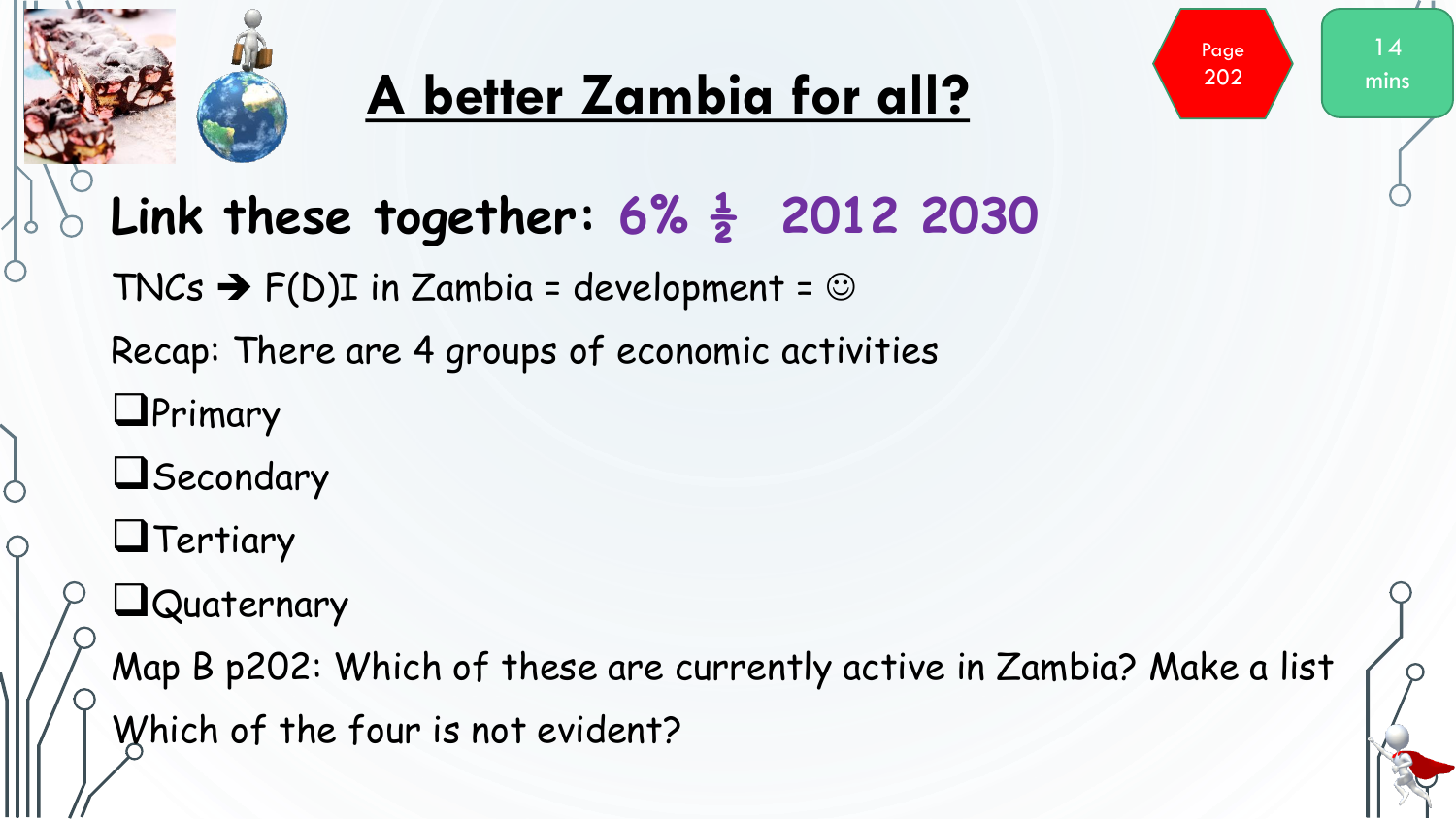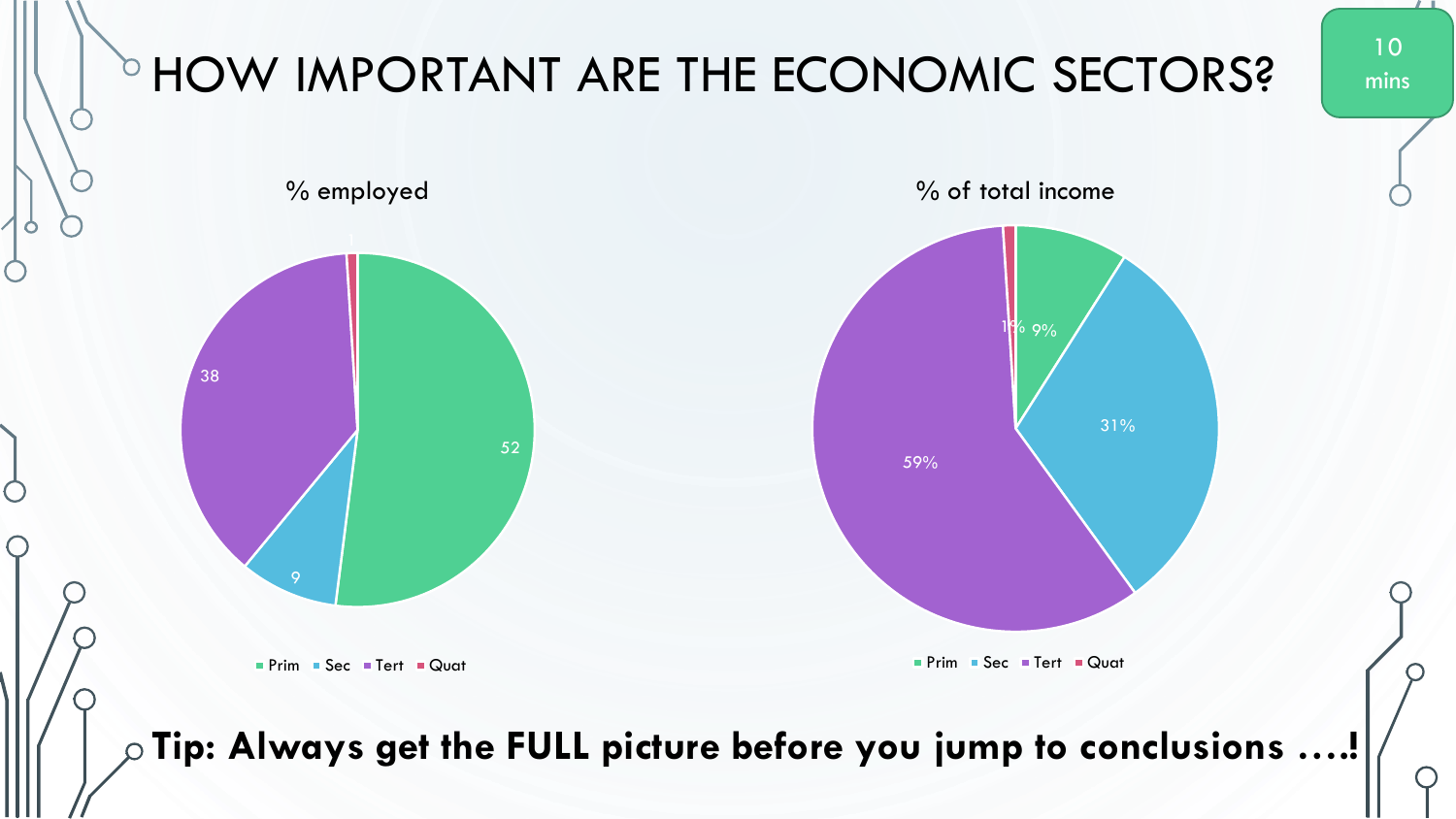

# **Why invest in Zambia?**



Zambia wants to become an AC by 2030. It needs financial investment to achieve this.

### **Your Mission:**

Target ONE economic activity group that you believe would help it to achieve maximum investment in minimal time.

Market Zambia to TNCs in this economic activity group, using the available resources to create a persuasive flyer/infographic

**WAGOLL: eye-catching; informative [8]; targeted [prioritise the information according to your target audience]**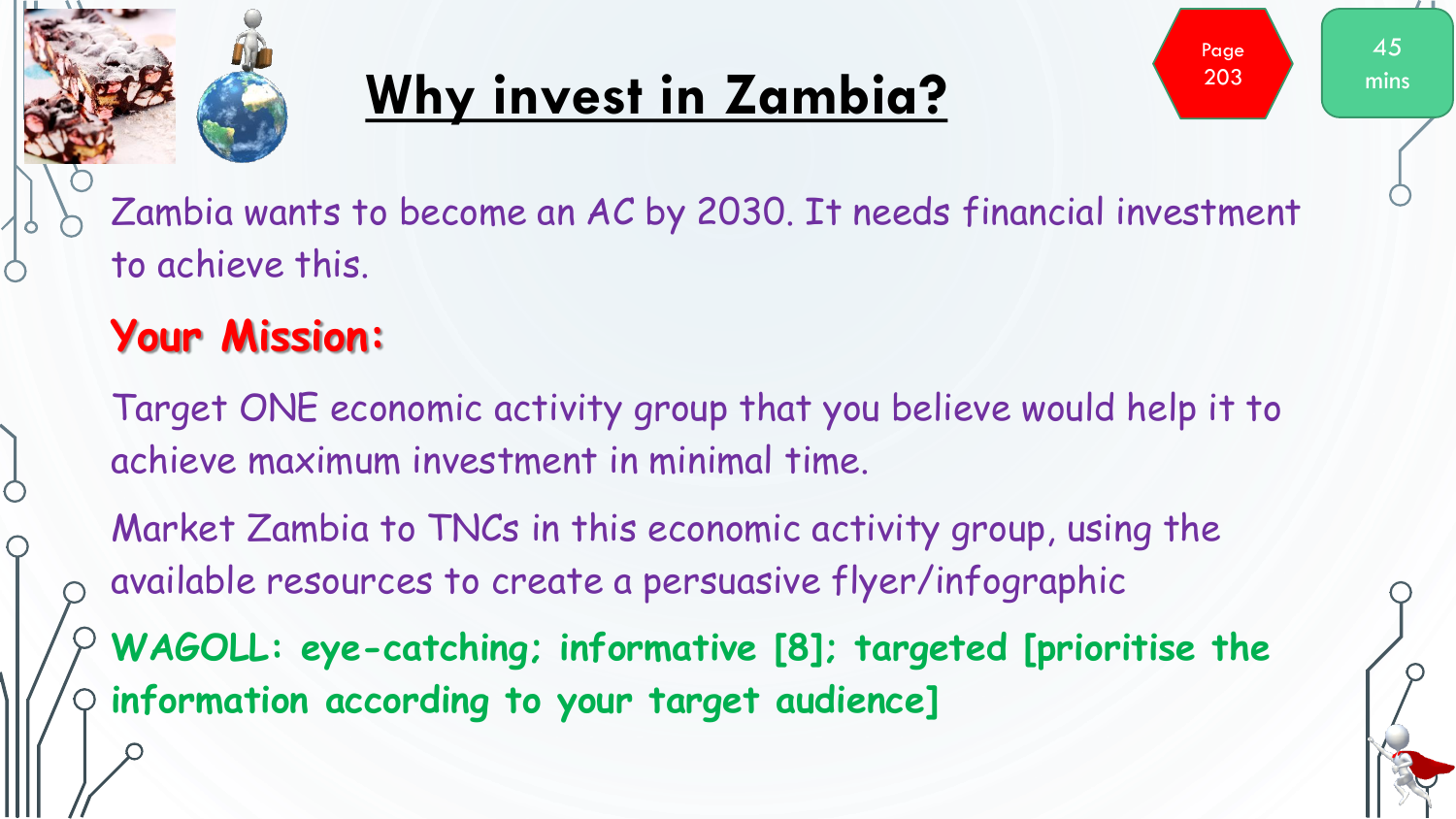

 $\bigcirc$ 

### **THAT WOULD AN EXAM QUESTION LOOK LIKE?**

For an LIDC you have studied ….. **Example 202/3** 

Suggest ways in which foreign investment could help the country to develop [3]

#### **Steps to Success**

1. Name your chosen LIDC 2. List THREE projects that Zambia could spend the money on to make it a better place.

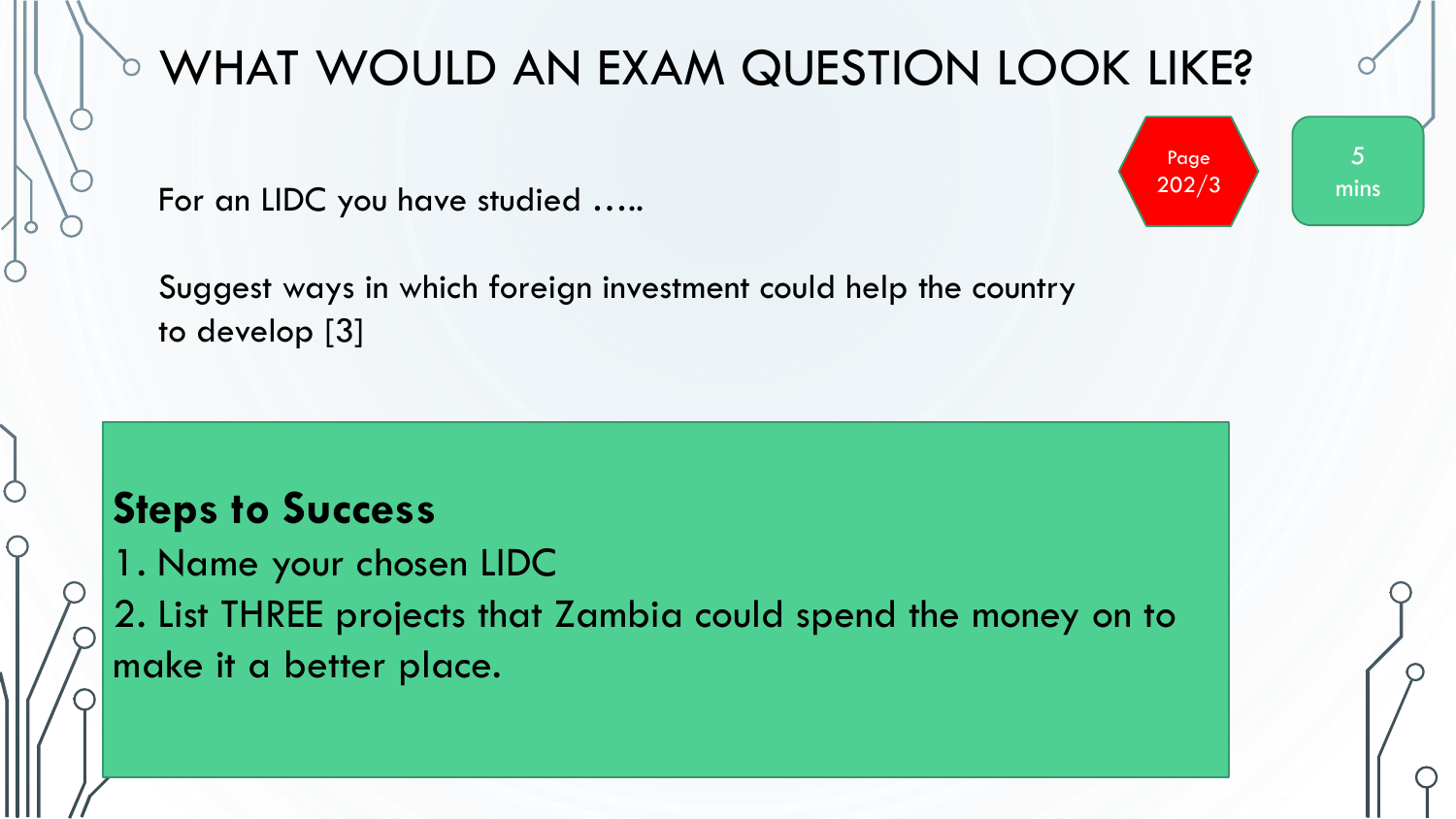

 $\bigcirc$ 

# **O WHAT WOULD AN EXAM ANSWER LOOK LIKE?**

5

Page

mins

For an LIDC you have studied ….. **For an LIDC** you have studied …..

Suggest ways in which foreign investment could help the country to develop [3]

#### 1. Zambia, southern Africa

\$ paid by the TNC, in the form of rents/rates can be invested in health AND education facilities to improve QOL of the people Other TNCs might locate here, so \$ income continues Employment is created – Zambian people earn more, pay taxes and spend more  $-$  Government has  $$$  to improve other facilities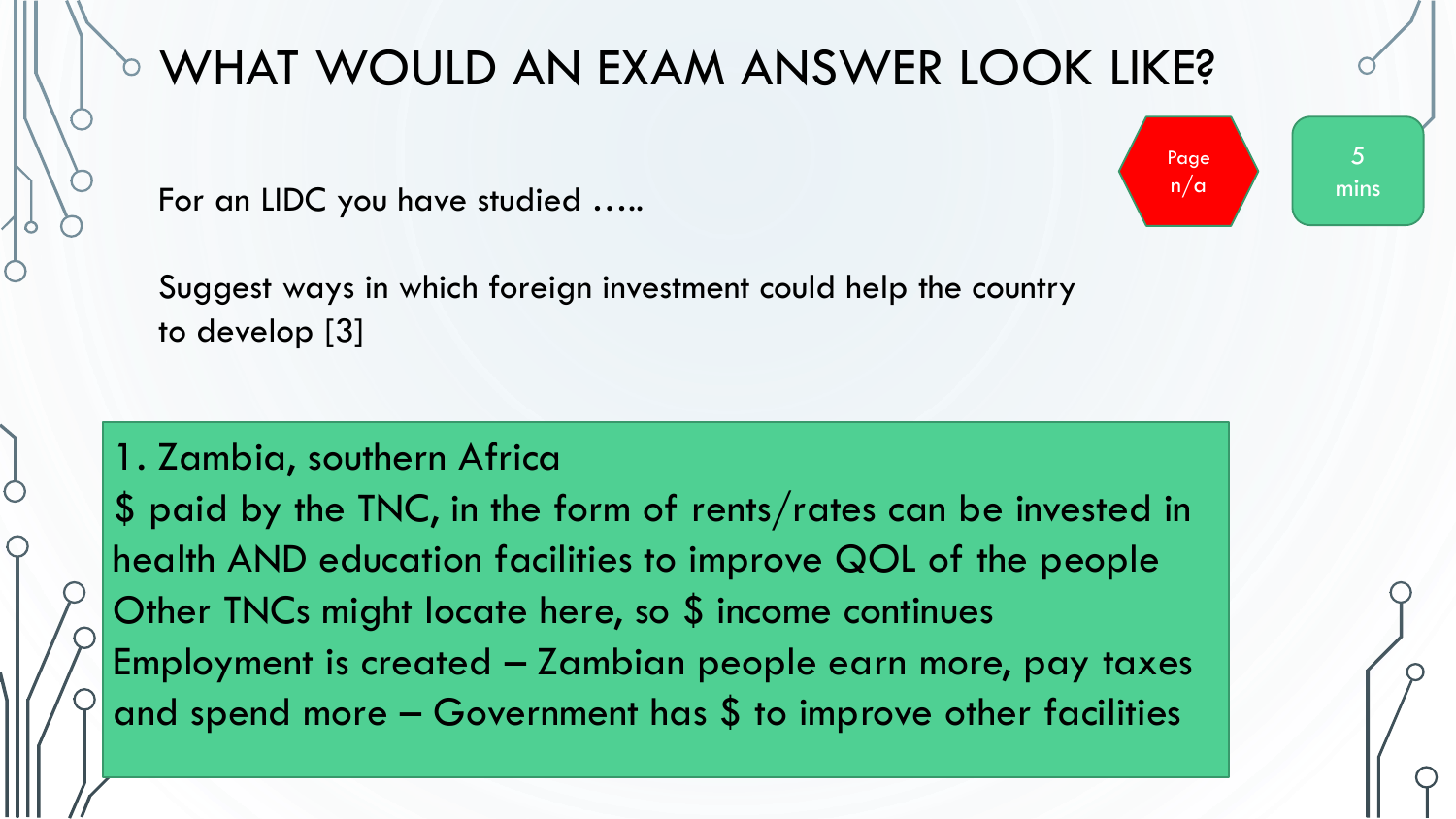### LEARNING IS SUCCESSFUL NOW I …

#### **Know:**

- What FDI is [1-2]
- What economic activities Zambia has in operation [3-4]

#### **Understand:**

- How FDI might potentially contribute to Zambia's development [5-6]
- The link between types of economic activities countries have and their levels of economic development [6-9]